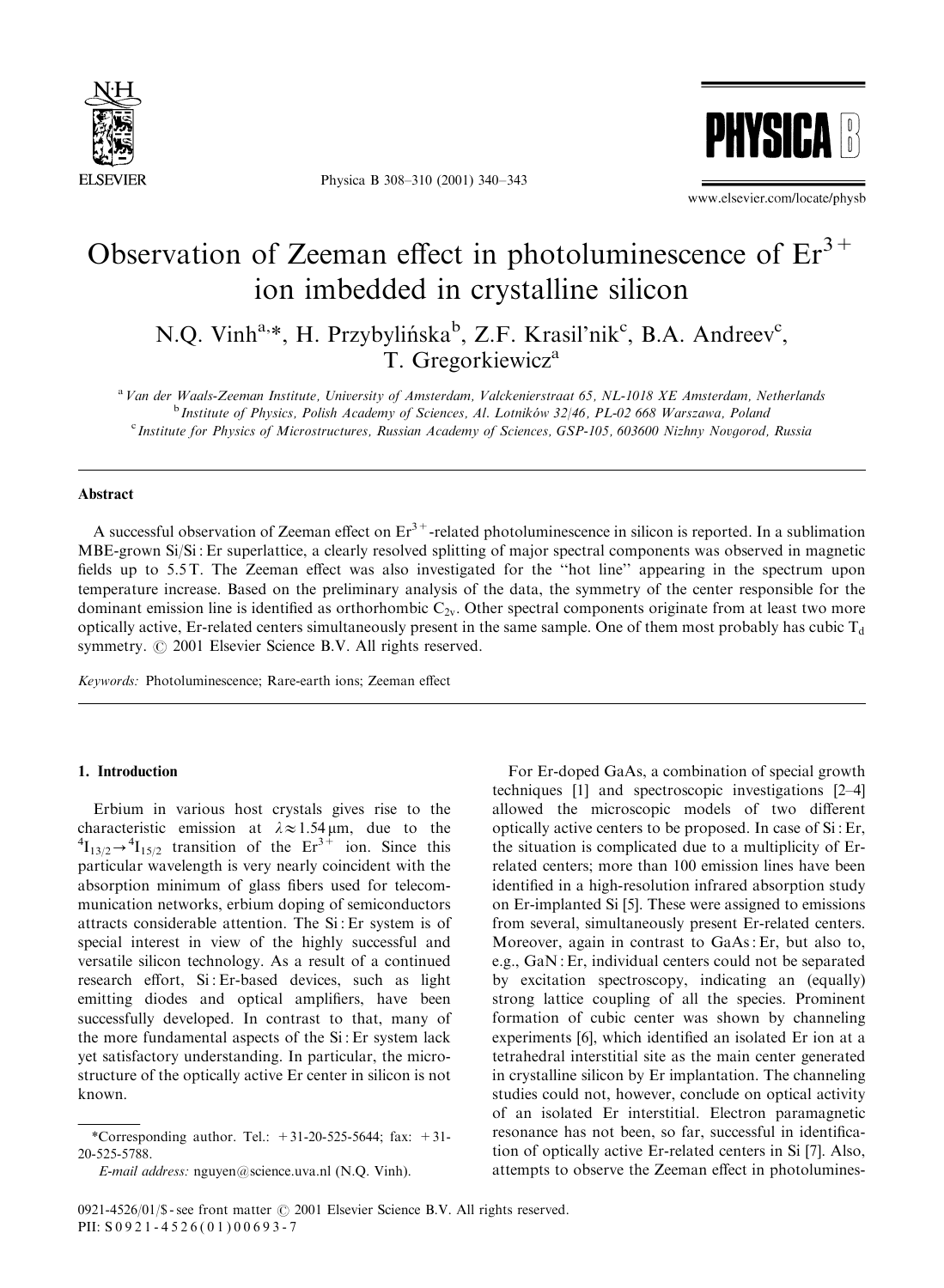cence (PL) of Si : Er were disappointing. Due to the earlier mentioned inhomogeneous character of the line width, application of magnetic field results in broadening and subsequent vanishing of emission lines.

## 2. Experimental

The recently developed sublimation MBE technique offers new possibilities to develop high quality Si : Er structures. The sample used in the current study has been prepared by this technique and features a quantum structure of 400 interchanged Si and Si : Er layers of a few nanometers thickness. Following the 30 min anneal at  $800^{\circ}$ C, PL emission from such a sample is at least an order of magnitude more intense than for usual materials prepared by ion implantation. Photoluminescence spectrum at  $T = 4.2$  K, depicted in Fig. 1, contains only a few lines of a very small width:  $\Delta E \approx 10 \,\mu\text{eV}$ . Upon temperature increase, also shown in the figure, a higher energy ''hot line'' appears. It corresponds to a transition from a higher lying multiplet of the  ${}^{4}I_{13/2}$ excited state. Based on the crystal field analysis, predominant formation of a single type of center, labeled Er-1, has been proposed [8,9]. In what follows we will present results of the magneto-optical spectroscopy on this material.

Experiments were performed at liquid-helium temperature using a cw  $Ar^+$ -ion laser operating at 514.5 nm for sample excitation. The sample was placed in a splitcoil superconducting magnet with optical access (Oxford Instruments Spectromag 4), providing magnetic fields up to 5.5 T. The emerging luminescence was dispersed by a high-resolution 1.5 m F/12 monochromator (Jobin Yvon THR-1500, equipped with a 600 grooves/mm grating blazed at  $1.5 \mu m$ , and detected with a liquid-nitrogen cooled Ge detector (Edinburgh Instruments)). For



Fig. 1. PL spectrum of the multilayer Si/Si:Er structure used in the current study, as observed at two different temperatures. Individual lines are labeled as used in the text.

polarization measurements, a quarter-lambda plate and a linear polarization filter were used. The Zeeman effect was observed with magnetic field parallel to the  $(011)$  and  $(100)$  crystallographic directions of the sample, the latter one being also the stacking direction of the multilayer structure. The experimental configuration permitted the observation of the luminescence along and perpendicular to the field direction.

#### 3. Results and discussion

In the crystal field of cubic symmetry, the  ${}^{4}I_{15/2}$ ground and the  ${}^{4}I_{13/2}$  lowest excited states split in two doublets ( $\Gamma_6$  and  $\Gamma_7$ ) and three quartets ( $\Gamma_8$ ), and three doublets ( $\Gamma_6$  and  $\Gamma_7$ ) and two quartets ( $\Gamma_8$ ), respectively. The lower symmetry crystal field splits the remaining quartets into doublets. Let us now consider transitions between two Kramers doublets (belonging to a particular configuration of a center of a not defined symmetry). In the magnetic field  $B$ , we should observe a splitting of the emission line into four components corresponding to two  $\Delta M_J = 0$  (which are linearly polarized), and two  $\Delta M_J = \pm 1$  circularly polarized transitions. These will appear at the field dependent energies:

$$
hv_{1,2}(B) = hv(0) \pm \frac{1}{2}(G - g)\beta B
$$

and

$$
hv_{3,4}(B) = hv(0) \pm \frac{1}{2}(G+g)\beta B,
$$

where G and q are the effective q-factors of the lower and upper doublet, respectively. In the experiment, we conclude that neither of the lines split off by the magnetic field shows any circular polarization. This indicates that we deal mostly with electric-dipole-type transitions, without spin flips. This is to be expected for Er, since the strong spin–orbit coupling, characteristic for the rare-earth ions, leads to the admixture of different excited configurations (with different L and S quantum numbers but the same J) to the  ${}^{4}I_J$  multiplets. In consequence, the linearly polarized  $\Delta M_{\rm I} = 0$  transitions are usually orders of magnitude stronger than the circularly polarized  $\Delta M_{\text{J}} = \pm 1$  transitions. In the magnetic field, we should expect to see only transitions without a change of the effective spin.

The transition probabilities for the two lines are equal, since they involve Kramers conjugate states. Any difference in the PL intensities reflects the difference in the population of the magnetic field split states of the upper doublet. In principle, if the spin lattice relaxation time is much shorter than the radiative lifetime, one should be able to determine the g-factor of the upper doublet by comparing the line intensities as a function of  $B$  at constant temperature. Unfortunately, at  $4.2$  K, this is not the case. Studies of the temperature dependence at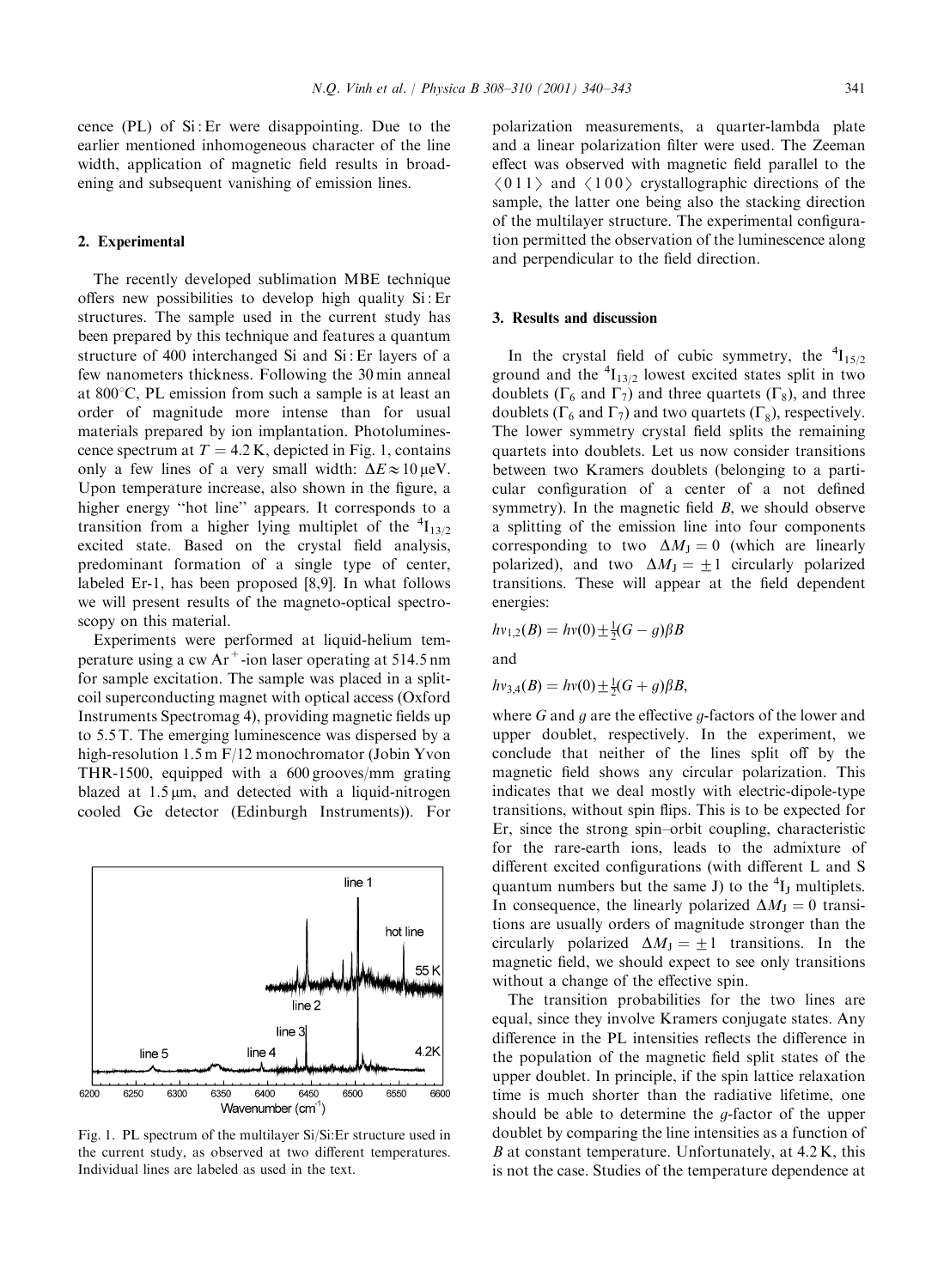4.5 T show that the population of the upper split state decreases with increasing temperature at low temperatures—since the relaxation time is temperature depen $dent$ —and only above 30 K the thermalization is really fast enough to obtain any reliable g-factors.

Figs. 2(a) and (b) show the magnetic field-induced splitting of the strongest PL line (marked 1 in the spectrum depicted in Fig. 1) for  $B \mid \langle 100 \rangle$  and  $B\|\langle 011 \rangle$  configurations. As can be seen, line 1 splits in the magnetic field into three components for  $B\|\langle 100\rangle$  and five components for  $B\|\langle 011\rangle$ . The position of one of them, in both field orientations, almost does not move with the magnetic field strength  $-$  for this line, the effective *q*-factors of the upper and lower state must be almost equal. Assuming that all lines stem from one kind of center and there is no accidental overlap of two PL lines from centers of different symmetry at  $B = 0$ , we have to consider a low symmetry center with different orientations of the g-tensor axes of the possible configurations with respect to  $B$  direction. Naturally, each observed component would then involve transitions between two Kramers doublets.

Cubic  $T_d$  or trigonal  $C_{3v}$  symmetries cannot explain the observed splitting. It corresponds, however, very well to the orthorhombic  $I(C_{2v})$  symmetry type. The number of lines and their relative intensities reflect the expected 2:1 for  $\langle 100 \rangle$  and 4:1:1 for  $\langle 011 \rangle$ . Unfortunately, at this stage of research, due to the lack of experimental data at other field orientations (e.g.,  $(111)$ ) individual g-factors of the upper and lower doublet cannot be uniquely determined.

The  $C_{2v}$  symmetry is also consistent with the magnetic field-induced splitting of the ''hot line''. However, since also in this case we are dealing exclusively with  $\Delta M_J = 0$ 

transitions, individual  $g$ -tensors of the involved states cannot be separated. Even assuming that the ''hot line'' belongs to the same center as line 1, which is a reasonable assumption, we can come up with different sets of g-factors giving an equally good fit. From numerical analysis, we can only conclude that one of the g-tensor values of the lower doublet must be close to zero.

The same  $C_{2v}$  symmetry type is also observed for line 4. We conclude, therefore, that lines 1, 4 and the ''hot line'' could correspond to the same center.

Lines 2 and 3 behave quite differently to lines 1, 4 and the hot line. For B along  $\langle 100 \rangle$ , line 2 splits into three symmetrical pairs. It cannot stem from transitions between two Kramers doublets of whatever symmetry, and there must be at least one quartet state involved. Since, for  $B\|\langle 011 \rangle$  similar three pairs of lines are seen, the center seems to have a high symmetry, however, the number of lines is puzzling (for transitions between a cubic quartet and a doublet four lines are expected). At high magnetic fields (above 4T), the line positions do not depend linearly on B any more and start to curve up to higher energies (especially the lower energy lines). Clearly, there appears to be some interaction between the involved states. One possible explanation is that we deal with a center of cubic symmetry which has a close lying doublet and quartet state in the excited state and a doublet in the ground state (or vice versa). There is no doubt that line 2 does not belong to the same center as line 1.

Line 3 splits into four pairs at  $B\|\langle 100 \rangle$  and six pairs for  $B \mid \langle 011 \rangle$ . It is clearly lower than the cubic site symmetry and must involve transitions between more than two doublets. The situation is clearer than for line



Fig. 2. Magnetic field-induced splitting of line 1 for (a)  $B \| \langle 100 \rangle$  and (b)  $B \| \langle 011 \rangle$  configuration.